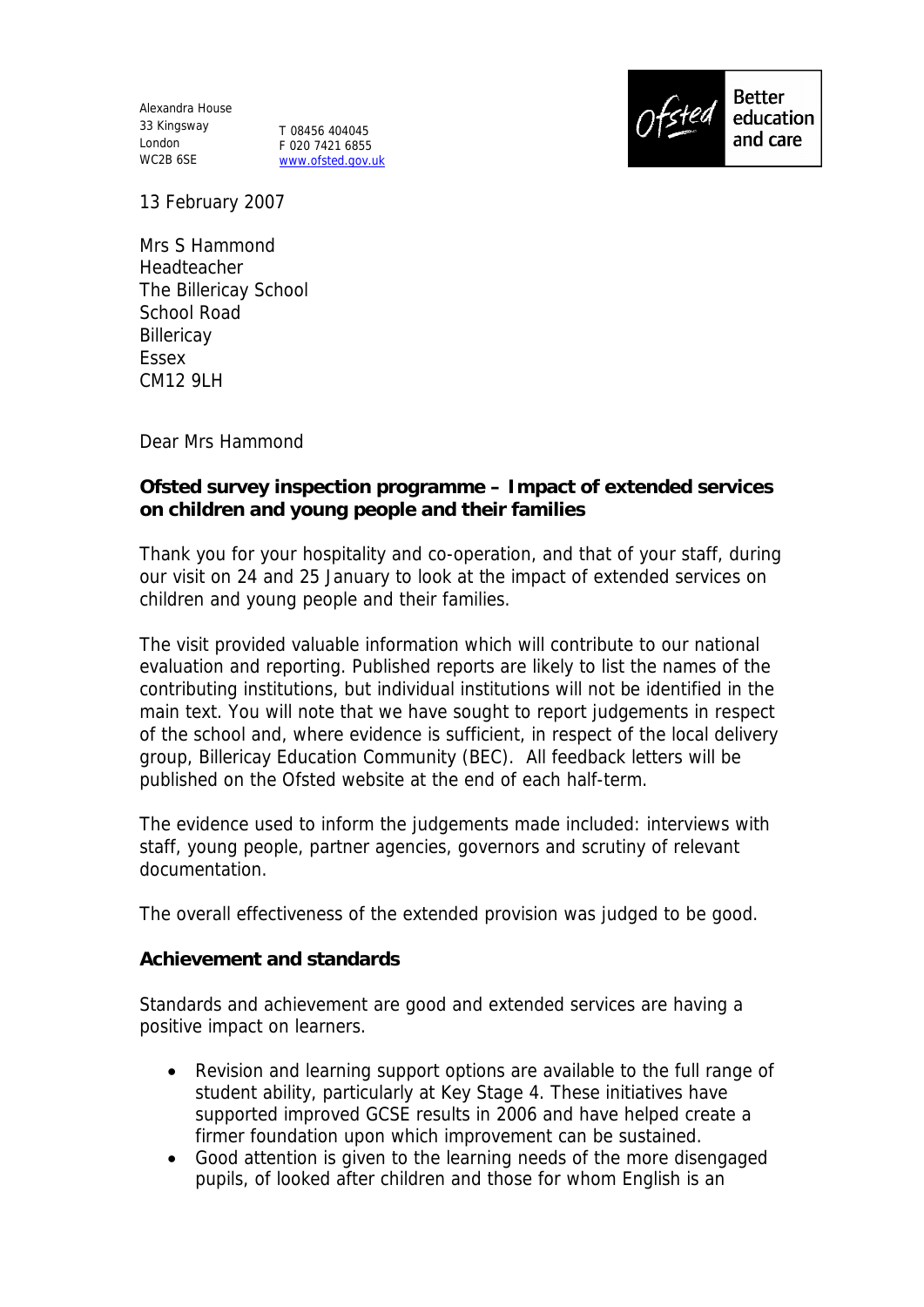additional language. Sixth form students are active in supporting younger less able students through one to one sessions in literacy and a social activities club. These constructive activities, provided in a relaxed environment, are mutually beneficial.

- Overall the school encourages a very positive attitude to learning amongst its students. Students look to it as a social and recreational as well as educational centre and readily engage with the variety of clubs, study support and subject workshops.
- There are good indicators that the school and BEC are able to contribute well to young people achieving Every Child Matters (ECM) outcomes. For example, procedures are in place to ensure that the many external users adopt safe practices, the extensive sport programme makes a good contribution to young people's health and the good take-up by students of extra curricular opportunities is a positive indicator in terms of enjoying and achieving.
- Opportunities for family and parent learning are increasing and the work is well-conceived, particularly information and communication technology (ICT) workshops where students teach learners from the wider community. Whilst BEC and the school have been receptive to family learning developments there is scope for improved co-ordination and co-operation among providers.

## **Quality of provision**

The quality of extended provision is good.

- There has been progress in establishing an interagency panel known as 'team around the child', (TAC). It is essentially preventive and the impetus provided to the panel by primary and secondary schools is strength. The group has made progress but is still at any early stage. It needs to consolidate formal links with, for example, social services in order to better understand joint expectations.
- Transition arrangements are eased by the school induction programme and the visits of primary children to the school, their use of the secondary school resources and the focused summer activity programmes that are available.
- The school sport coordinator project spans both curricular and extracurricular activity and has provided in-service support for primary staff, specific activities for primary children at the school and an increasing range of sporting events. Collectively these have been successful in generating more positive attitudes towards sport and better performance by children when entering secondary education.
- More widely, the sports centre, managed through the governing body, is extensively used but sporting options for disabled users are lacking.
- The Billericay school library (resource based learning centre) has carved a particular niche in respect of the extended curriculum. A book club and reading events are popular and local primary schools make good use of the facility. The librarian has oversight of e-learning which aids the study support programme. Connexions guidance is available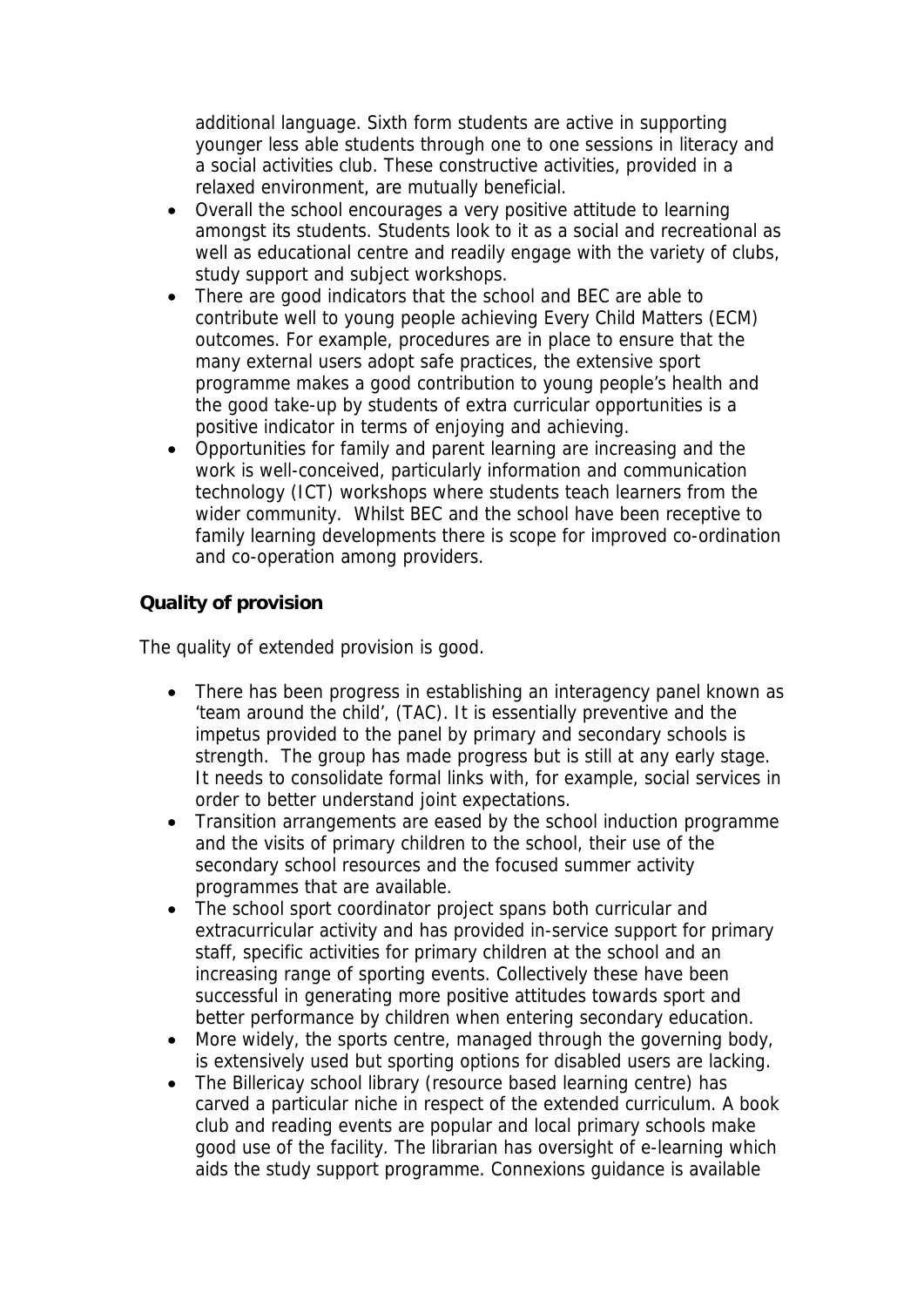through this resource which, overall, makes a very good contribution to the life of the school.

 Existing provision and future developments are restricted by the present buildings. Assembly hall and canteen facilities are poor and the general layout of the building limits what can be provided to students, users and the wider community.

**Leadership and management of extended services**

Leadership and management of extended services across the local delivery group (LDG) and school are good.

- BEC works well and builds on established relationships amongst constituent schools. Its relatively small size appears to be one of the factors in its success. Capacity for further improvement is good.
- BEC has been successful in interpreting the higher level aims set for it by the children and young people's strategic partnership. The county strategy has, thus far, provided sufficient direction and has been a logical starting point. Progress within BEC has been such that it is well placed to take forward more bespoke local objective setting.
- A relatively well informed self assessment of extended services has been produced but it is overly descriptive. Some documentation however does report on impact more effectively and managers are increasingly critical in their analysis.
- The school has recently gained the Quality in Study Support (QUIS) award which has aided its analysis of study support activity.
- Arrangements to consult with and involve parents in their children's education are good but wider community consultation is weaker.
- The extended schools coordinator, operating across BEC, has increased the prominence of extended services and applies a judicious balance of strategic direction and advice to schools. She has succeeded in attracting extra resources to expand the programme. The coordinator's capacity is limited by virtue of her term-time only contract.
- In respect of Billericay school, the headteacher and senior managers have been effective in their support for extended provision. The Governing Body is receptive to new ideas and adopts a highly inclusive approach. In light of the good progress evident and the increasing complexity of relationships, insufficient consideration is being given to longer term sustainability.

## **Inclusion**

• Inclusion is good. Good attention is given to the needs of the vulnerable groups and examples exist where individualised support to, for instance, looked after children has bolstered their educational prospects. Billericay school has a long standing link with the local churches which, in turn, contribute to and are supportive of extended services. A rapidly expanding Sunday Muslim school meets in the premises and attracts Muslim children and families from a considerable